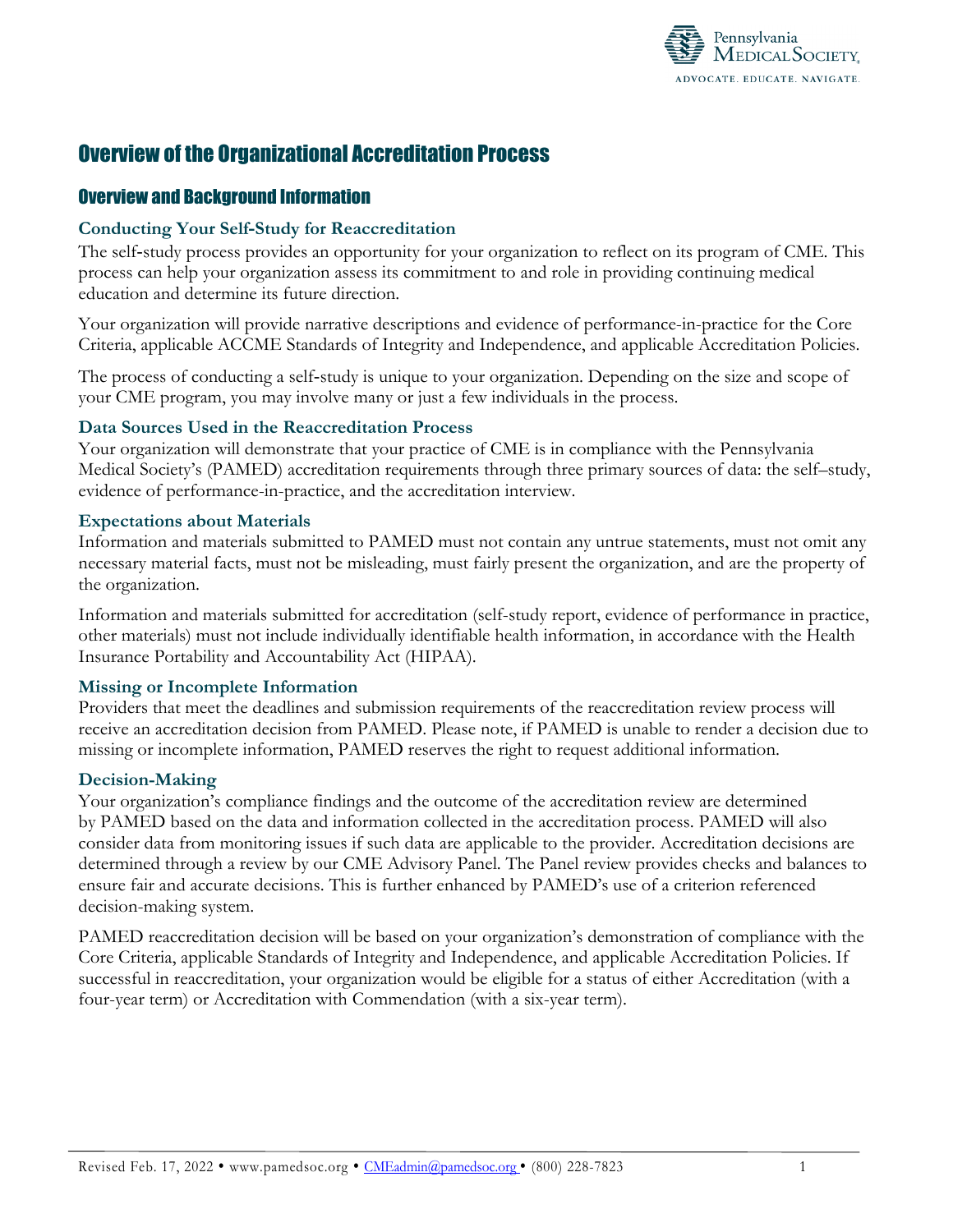

# Submitting Materials to PAMED

All information and materials will be submitted in PAMED's online Portal called OpenWater, [https://cme.secure-platform.com/a.](https://cme.secure-platform.com/a) You will need to create a login and password to access the portal.

You will use OpenWater to complete and submit the Confirmation of Intent to Apply for Reaccreditation form, the Self-Study Report, and the Performance-in-Practice Structured Abstracts for selected CME activities.

You may be asked to upload documents that demonstrate your compliance with PAMED requirements and with the ACCME Standards. Please note, any uploaded files may not exceed 25 megabytes.

## Self-Study Report

You will provide narrative descriptions, documents, and examples to present the practice(s) your organization utilizes using the self-study report to demonstrate that your CME program is in compliance with PAMED and ACCME requirements.

## Evidence Of Performance-In-Practice

You will present evidence of performance-in-practice to demonstrate that your CME activities are in compliance with PAMED and ACCME requirements.

The PAMED performance-in-practice review entails the following process:

- 1. Your entry of CME activity data for upcoming or outstanding activities within your current accreditation term into the ACCME report system called PARS.
- 2. PAMED's selection of activities for performance-in-practice review.
- 3. Your submission of evidence of performance‐in‐practice for the activities selected in PARS.

### **Entering Your CME Activity Data in PARS**

Clicking on the "Program and Activity Data" link located on your PARS dashboard, you will enter or update known information about the CME activities that your organization has provided, or will provide, under the umbrella of your PAMED accreditation statement, from the beginning of your current accreditation term to the expiration.

### **Selecting Activities for Performance-in-Practice Review**

PAMED will select up to 15 activities to review based on the CME activity data that you have entered in PARS throughout your current accreditation term. PAMED will notify you via email once the activities have been selected. Providers are accountable for demonstrating performance-in-practice for all activities selected. It is important that you carefully review the list of activities selected by PAMED. If you note, for example, an activity was cancelled or otherwise did not occur, please notify PAMED's CME office, CMEAdmin@pamedsoc.org.

### **Submitting Evidence of Performance-in-Practice**

You will submit evidence of performance-in-practice for each activity selected by PAMED using our online portal, OpenWater. You will complete one abstract for each activity. In each abstract, you will provide the information requested with narrative descriptions, in tables, and uploaded documents and evidence to verify that the activity meets PAMED and ACCME's requirements.